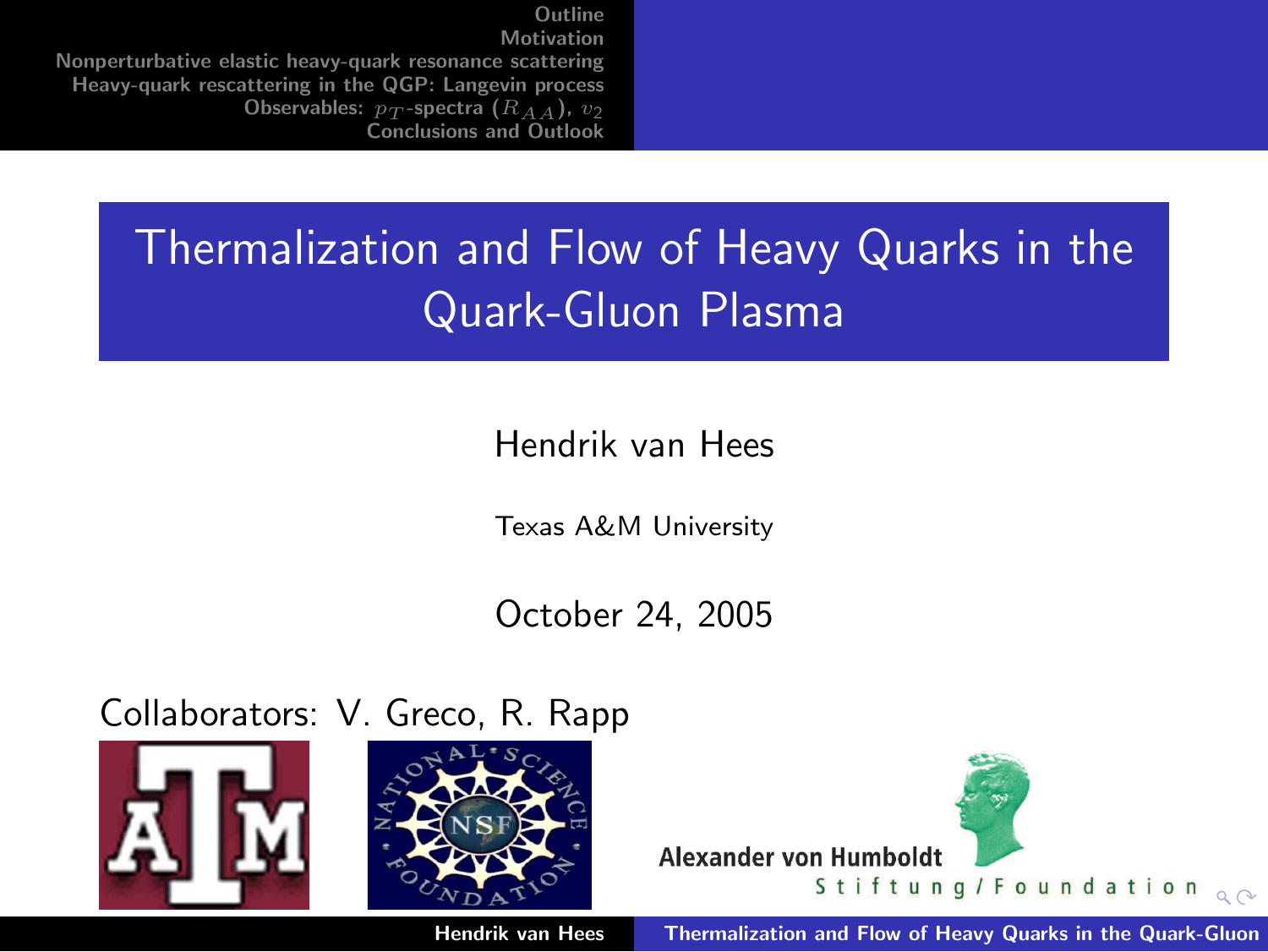#### [Outline](#page-1-0)

**Motivation** [Nonperturbative elastic heavy-quark resonance scattering](#page-4-0) [Heavy-quark rescattering in the QGP: Langevin process](#page-8-0) [Observables:](#page-12-0)  $p_T$ -spectra  $(R_{AA})$ ,  $v_2$ [Conclusions and Outlook](#page-15-0)

## **Outline**

#### **[Motivation](#page-2-0)**

[Nonperturbative elastic heavy-quark resonance scattering](#page-4-0)

[Heavy-quark rescattering in the QGP: Langevin process](#page-8-0)

[Observables:](#page-12-0)  $p_T$ -spectra  $(R_{AA})$ ,  $v_2$ 

[Conclusions and Outlook](#page-15-0)

<span id="page-1-0"></span>イロメ マ桐 メラミンマチャ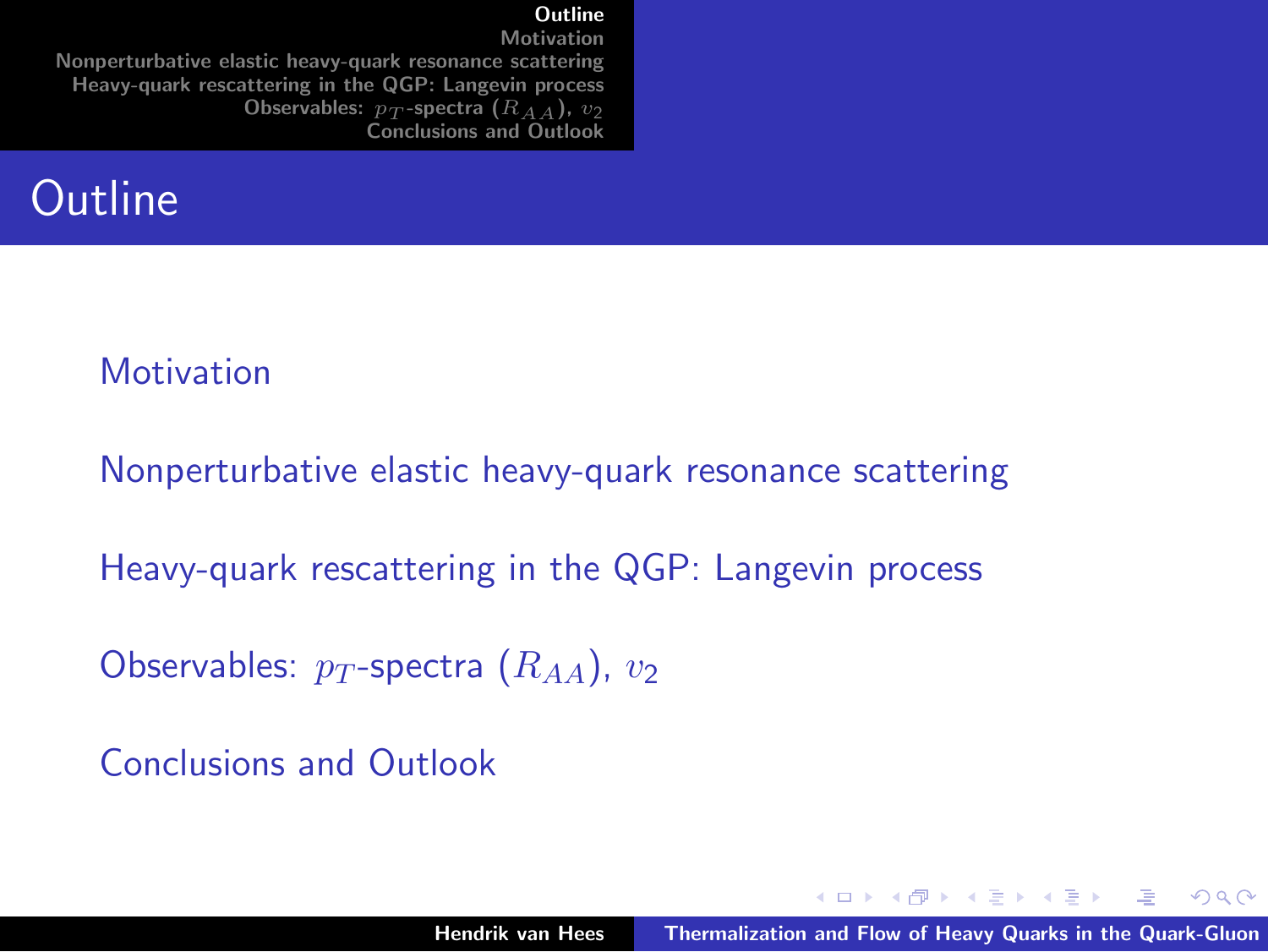[Outline](#page-1-0)

#### Motivation

[Nonperturbative elastic heavy-quark resonance scattering](#page-4-0) [Heavy-quark rescattering in the QGP: Langevin process](#page-8-0) [Observables:](#page-12-0)  $p_T$ -spectra  $(R_{AA})$ ,  $v_2$ [Conclusions and Outlook](#page-15-0)



- $\triangleright$  Measured  $p_T$  spectra and  $v_2$  of non-photonic single electrons
- $\triangleright$  coalescence model describes data under assumption of thermalized c quarks, flowing with the bulk medium

<span id="page-2-0"></span>K ロ ⊁ K 倒 ≯ K ミ ⊁ K ミ ⊁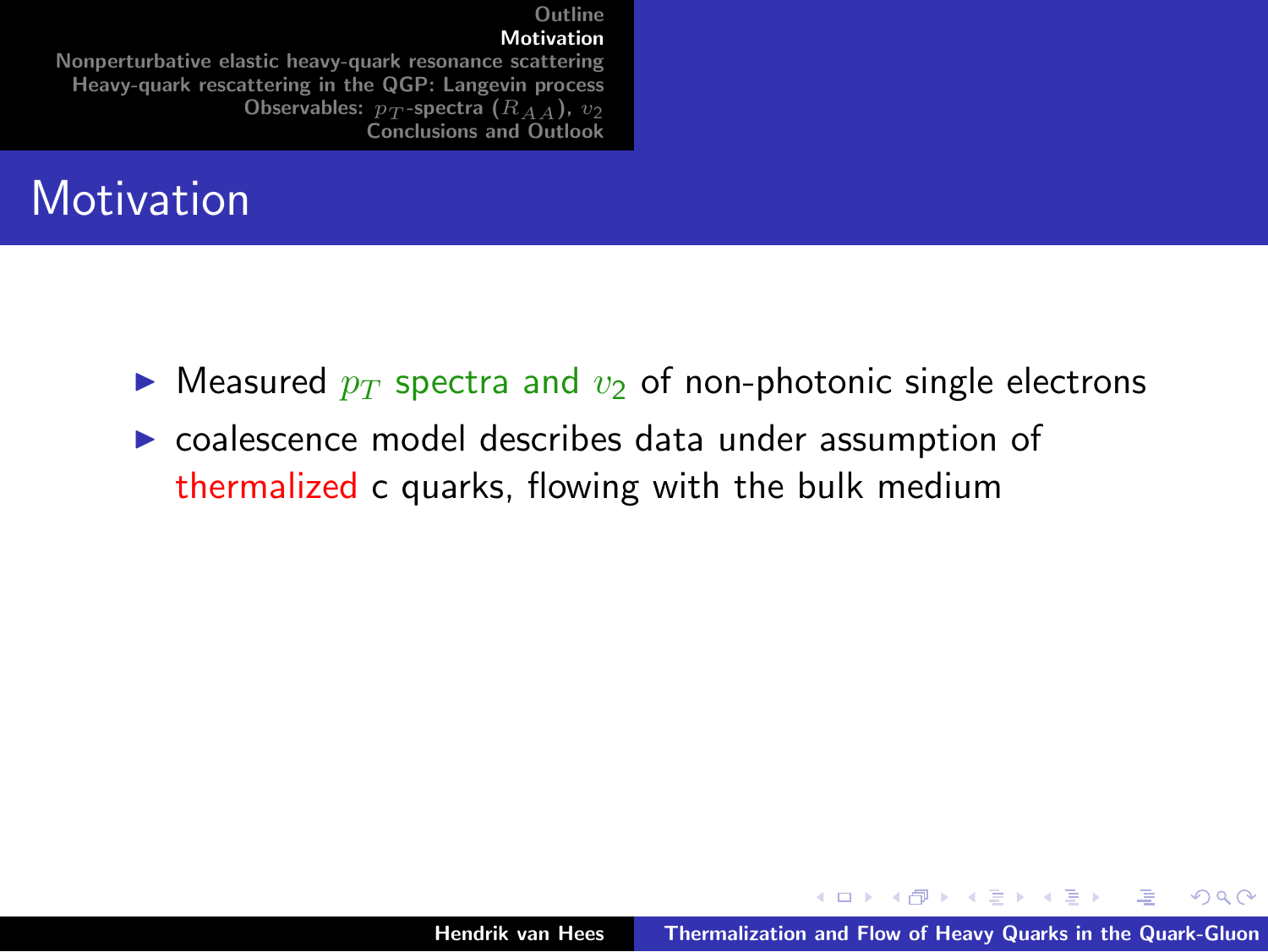[Outline](#page-1-0)

#### **Motivation**

[Nonperturbative elastic heavy-quark resonance scattering](#page-4-0) [Heavy-quark rescattering in the QGP: Langevin process](#page-8-0) [Observables:](#page-12-0)  $p_T$ -spectra  $(R_{AA})$ ,  $v_2$ [Conclusions and Outlook](#page-15-0)

# **Motivation**

- $\triangleright$  Measured  $p_T$  spectra and  $v_2$  of non-photonic single electrons
- $\triangleright$  coalescence model describes data under assumption of thermalized c quarks, flowing with the bulk medium
- $\triangleright$  What is the underlying microscopic mechanism for thermalization?
	- **P** pQCD elastic HQ scattering: need unrealistically large  $\alpha_s$ [Moore, Teaney '04]
	- $\triangleright$  Gluon-radiative energy loss: need to enhance transport coefficient  $\hat{q}$  by large factor [Armesto et al '05]

<span id="page-3-0"></span>メロメ メ御き メミメ メミメー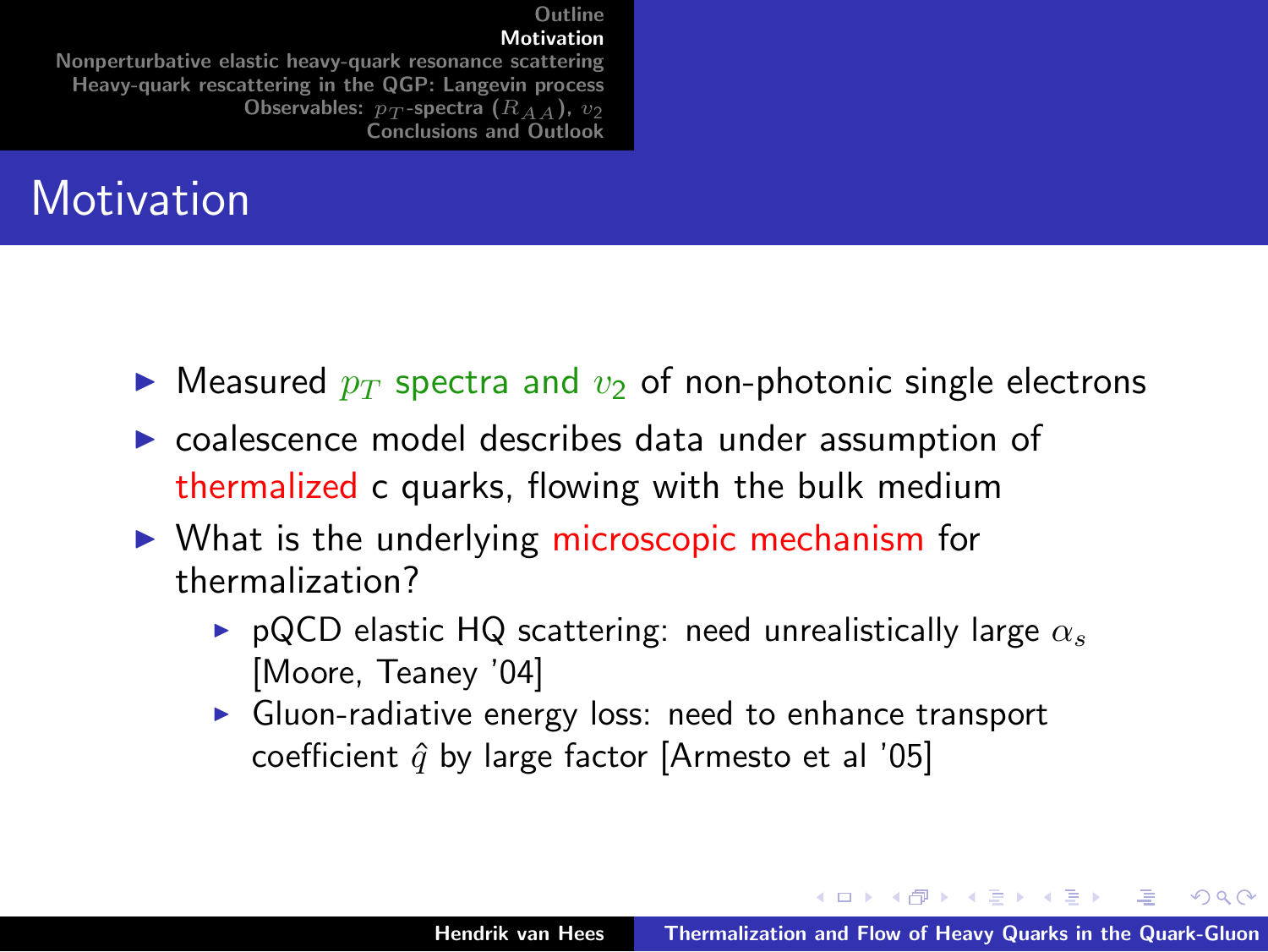#### Elastic Heavy-quark resonance rescattering

- ▶ Possible non-perturbative mechanism: Survival of "D- and B-mesonic resonances" above  $T_c$
- $\triangleright$  suggestive from lattice QCD (Umeda et al '02, Datta et al '03)
- $\triangleright$  provides elastic resonant rescattering of heavy quarks in the QGP
- $\blacktriangleright$  effective field-theory model based on
	- $\blacktriangleright$  chiral symmetry
	- $\triangleright$  spin symmetry of heavy-quark effective theory

<span id="page-4-0"></span>イロメ イ部メ イヨメ イヨメー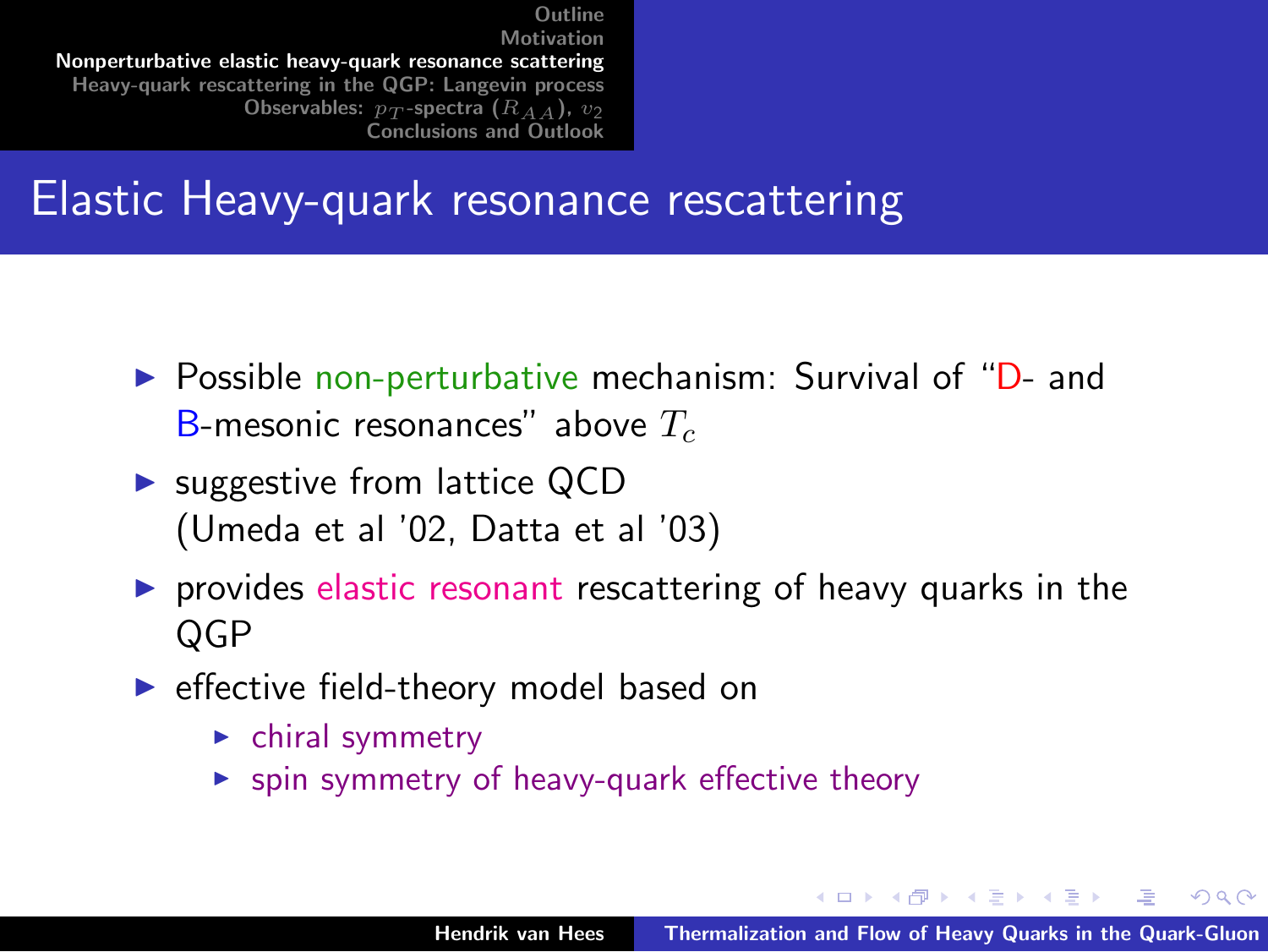[Outline](#page-1-0) **Motivation** 

[Nonperturbative elastic heavy-quark resonance scattering](#page-4-0) [Heavy-quark rescattering in the QGP: Langevin process](#page-8-0) [Observables:](#page-12-0)  $p_T$ -spectra  $(R_{AA})$ ,  $v_2$ [Conclusions and Outlook](#page-15-0)

## Elastic Resonance Scattering



 $\triangleright$  D-meson propagators dressed with one-loop self energies

- $\triangleright$  Only two model parameters:
	- **In mass of resonances:**  $m_D = 2$  GeV
	- ► coupling constant  $\Rightarrow$   $\Gamma_B = 0.4 \dots$  GeV
- $\triangleright$  Same model for B mesons

 $m_B = 5$  GeV,  $\Gamma_B = 0.4 \dots 0.75$  GeV

K ロ ⊁ K 倒 ≯ K ミ ⊁ K ミ ⊁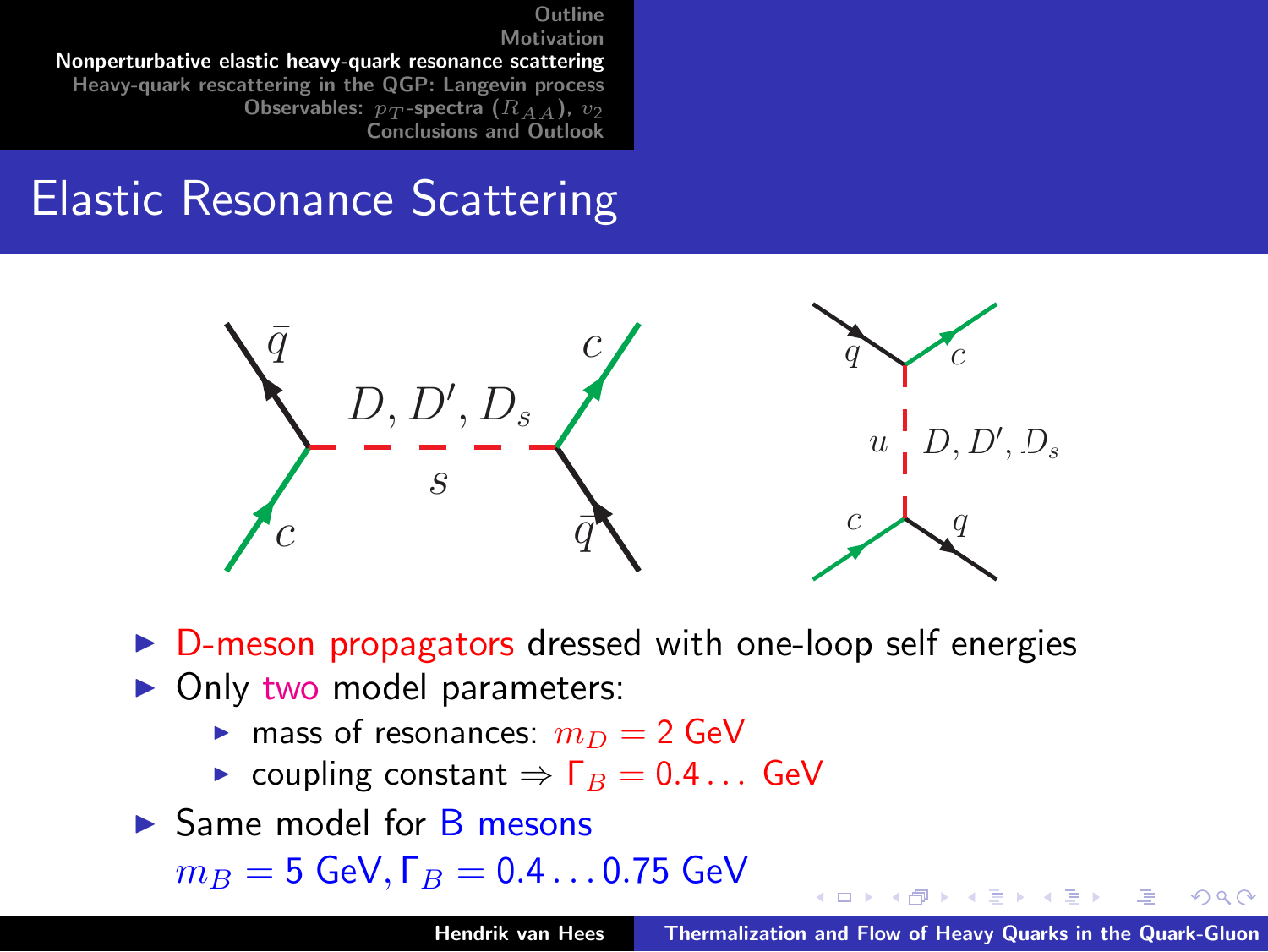### Contributions from pQCD



In-medium Debye-screening mass for  $t$ -channel gluon exchange:  $\mu_q = gT, \ \alpha_s = 0.4$ K ロ ⊁ K 倒 ≯ K ミ ⊁ K ミ ⊁

<span id="page-6-0"></span>Hendrik van Hees Thermalization and Flow of Heavy Quarks in the Quark-Gluon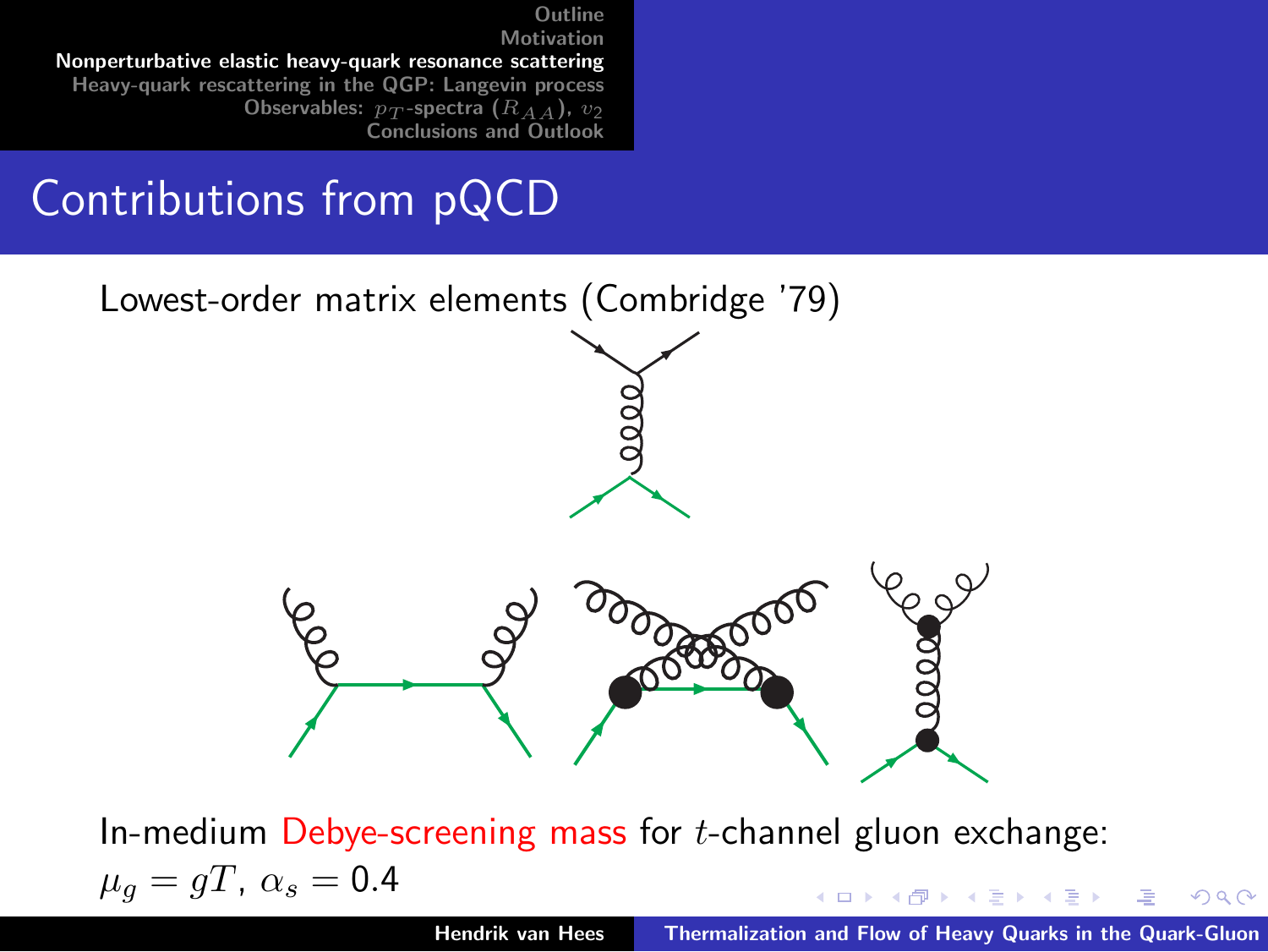[Outline](#page-1-0) Motivation

[Nonperturbative elastic heavy-quark resonance scattering](#page-4-0) [Heavy-quark rescattering in the QGP: Langevin process](#page-8-0) [Observables:](#page-12-0)  $p_T$ -spectra  $(R_{AA})$ ,  $v_2$ 

[Conclusions and Outlook](#page-15-0)

#### Cross sections



- $\triangleright$  pQCD and resonance cross sections: comparable in size
- $\triangleright$  BUT pQCD forward peaked  $\leftrightarrow$  resonance isotropic
- $\triangleright$  $\triangleright$  $\triangleright$  $\triangleright$  $\triangleright$  resonance scattering more effective for [fric](#page-6-0)[ti](#page-8-0)[o](#page-8-0)[n a](#page-7-0)n[d](#page-3-0) [d](#page-7-0)i[ff](#page-3-0)[u](#page-4-0)[si](#page-7-0)on

<span id="page-7-0"></span> $290$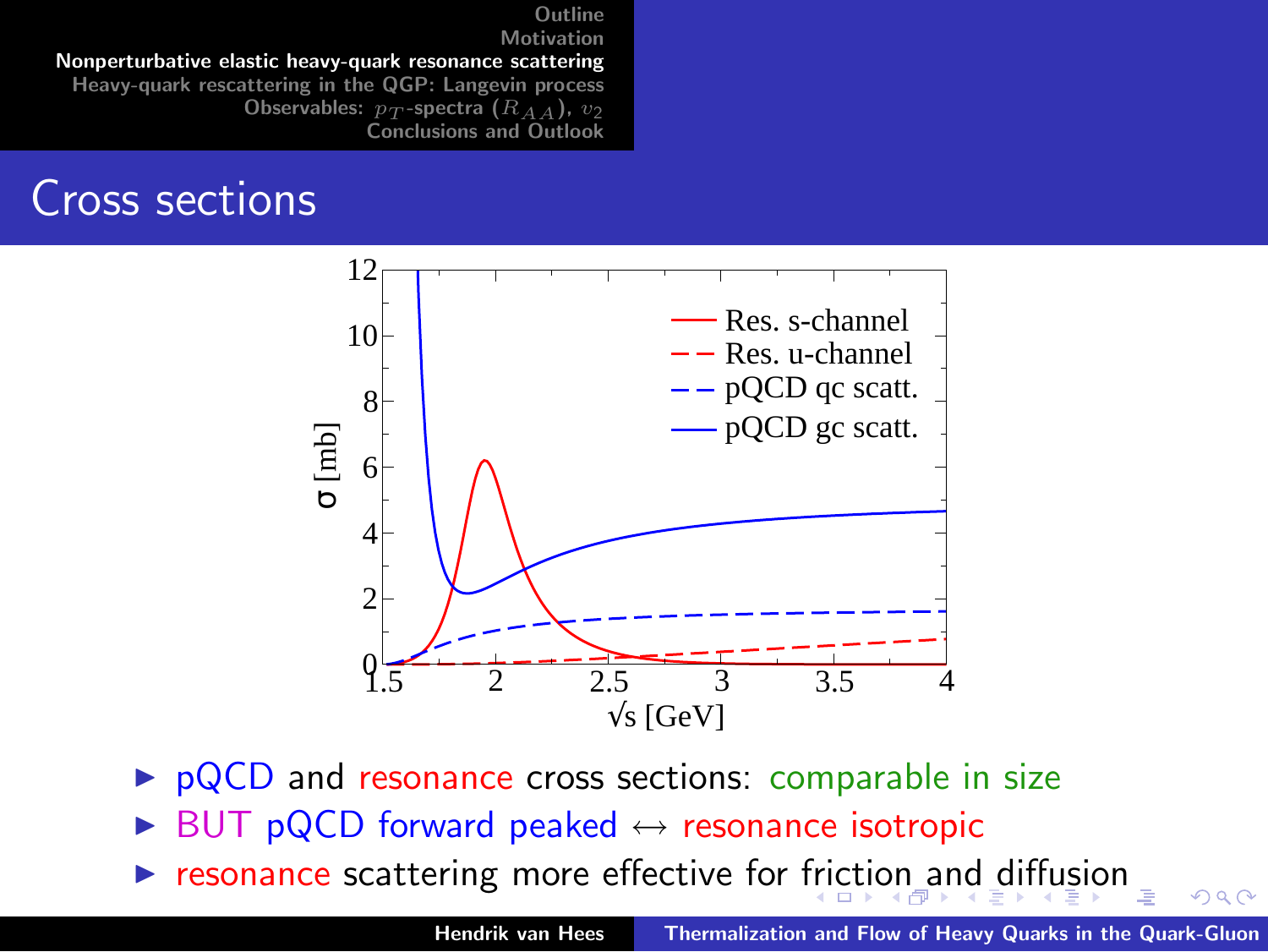## Drag and Diffusion coefficients

 $\blacktriangleright$  use Fokker-Planck ansatz to calculate drag and diffusion coefficients



resonance contributions factor  $\sim$  2...3 higher than pQCD **In shortens equilibration times**  $\tau_{eq} = 1/\gamma$  $(0.12.5 \pm 0.000)$  and  $(0.12.5 \pm 0.000)$ 

<span id="page-8-0"></span> $290$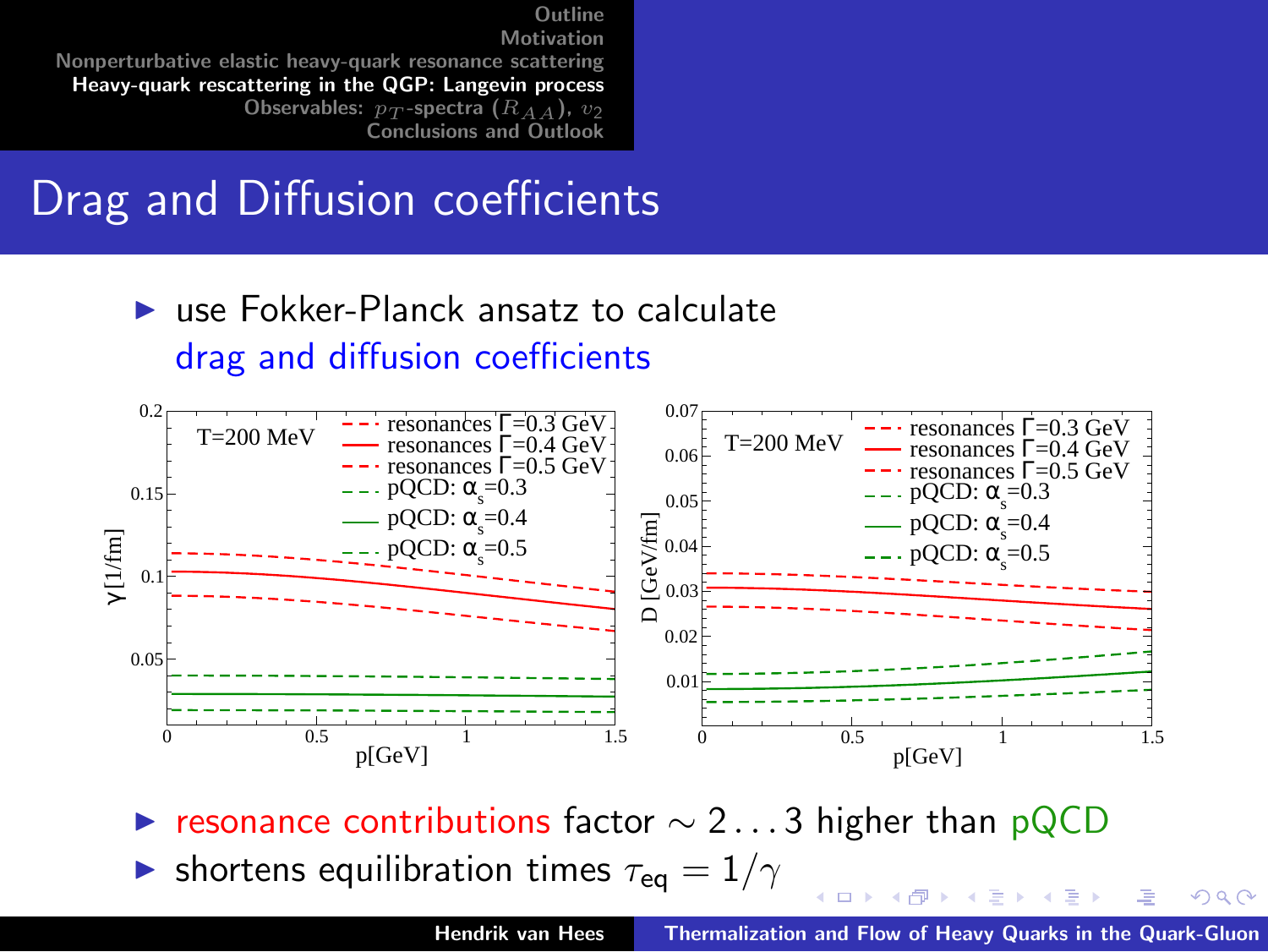### Drag and Diffusion coefficients



#### $\triangleright$  heavy quarks in the QGP

- $\triangleright$  thermal elliptic fireball parametrization for QGP
- Fokker-Planck coefficients time dependent
- <span id="page-9-0"></span>Relativistic Langevin simulation for m[oti](#page-8-0)o[n](#page-10-0) [o](#page-8-0)[f](#page-9-0) [h](#page-9-0)[e](#page-10-0)[a](#page-8-0)[v](#page-8-0)[y](#page-11-0) [q](#page-12-0)[u](#page-7-0)a[r](#page-11-0)[ks](#page-12-0)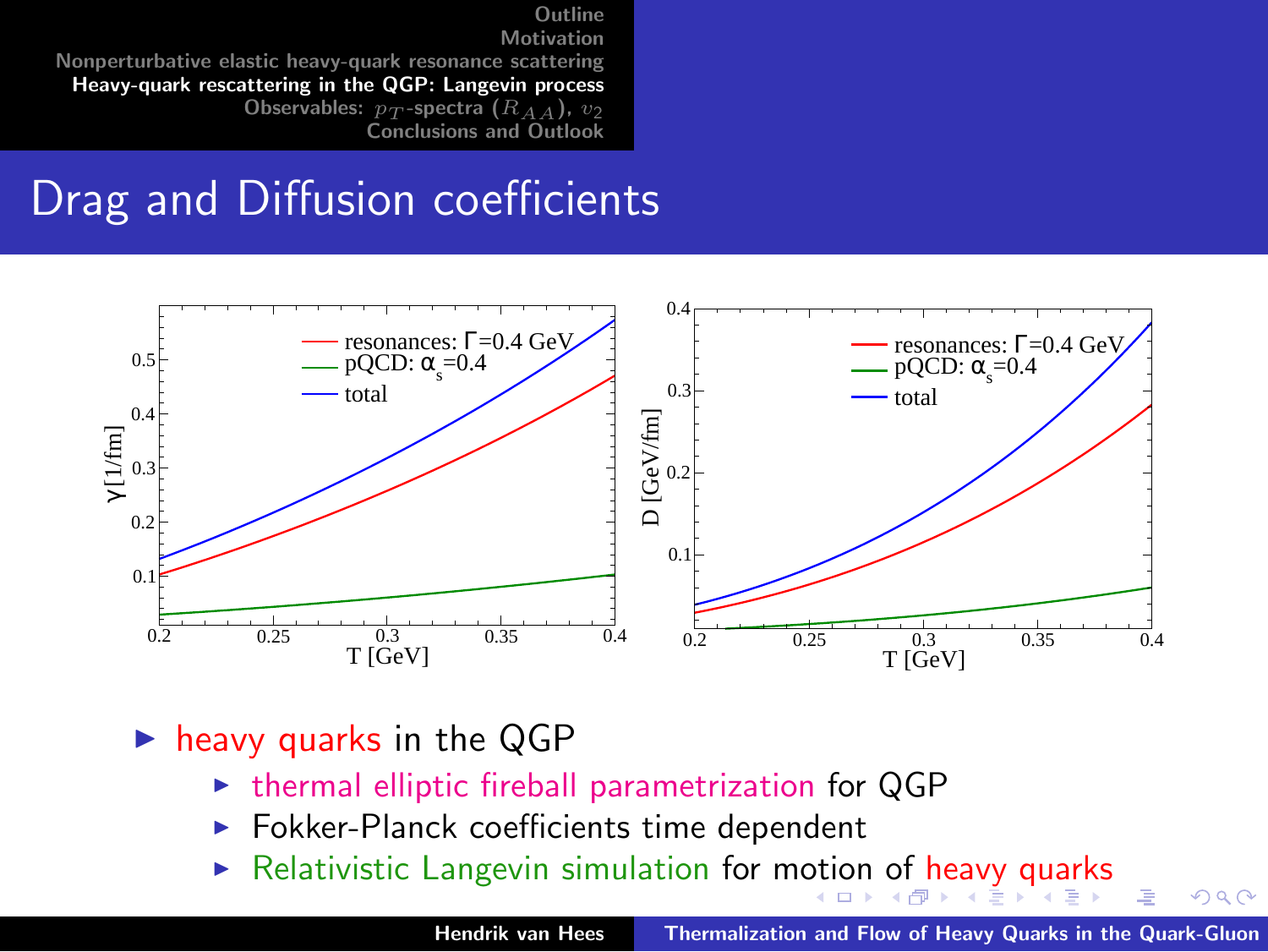# Initial conditions

- riangleright need initial  $p_T$ -spectra of charm and bottom quarks
	- $\triangleright$  (modified) PYTHIA to describe exp. D meson spectra, assuming  $\delta$ -function fragmentation
	- $\blacktriangleright$  exp. non-photonic single- $e^\pm$  spectra: Fix bottom/charm ratio



<span id="page-10-0"></span>Hendrik van Hees Thermalization and Flow of Heavy Quarks in the Quark-Gluon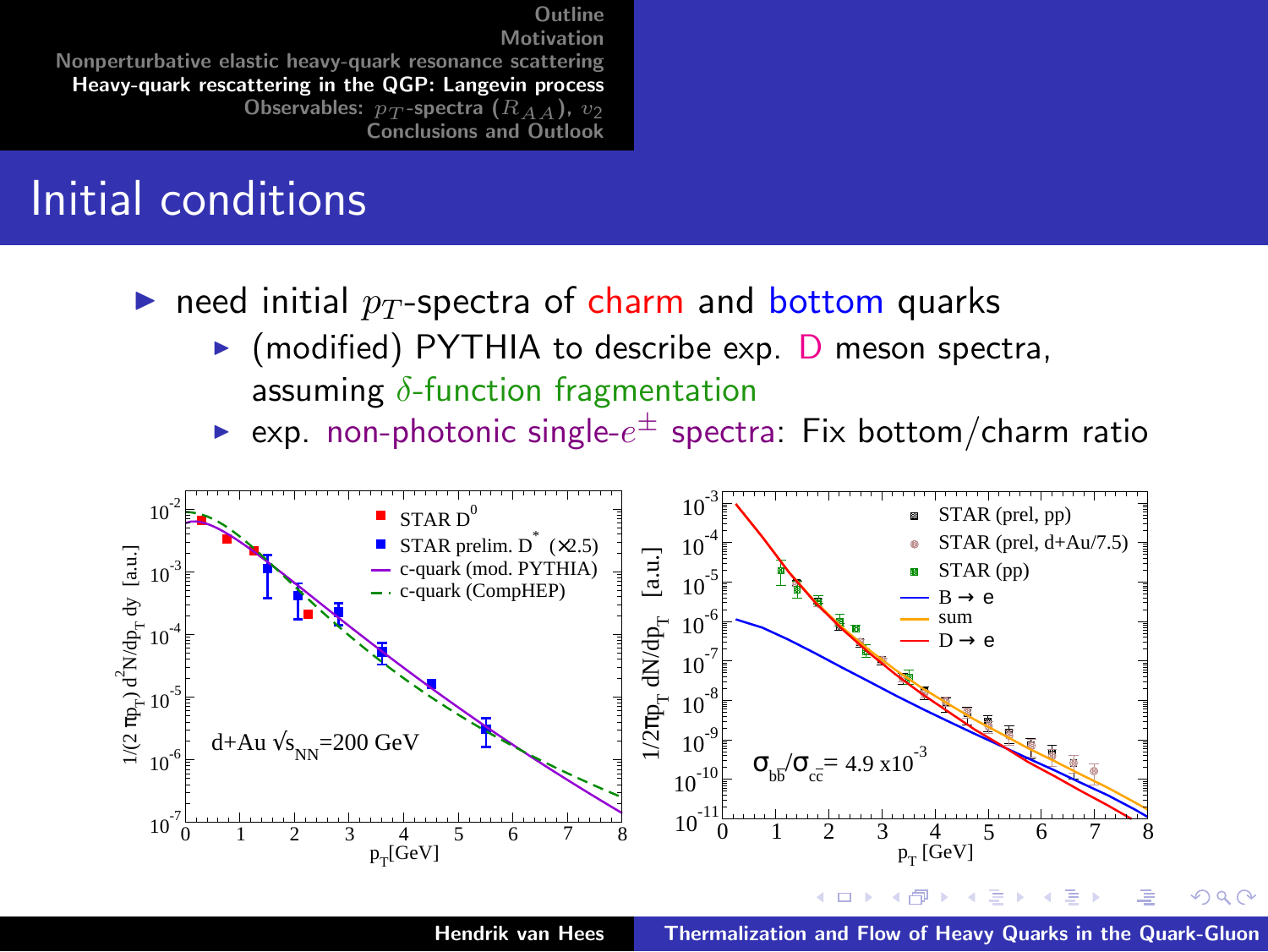#### Spectra and elliptic flow for heavy quarks



<span id="page-11-0"></span>イロメ イ御メ イヨメ イヨメ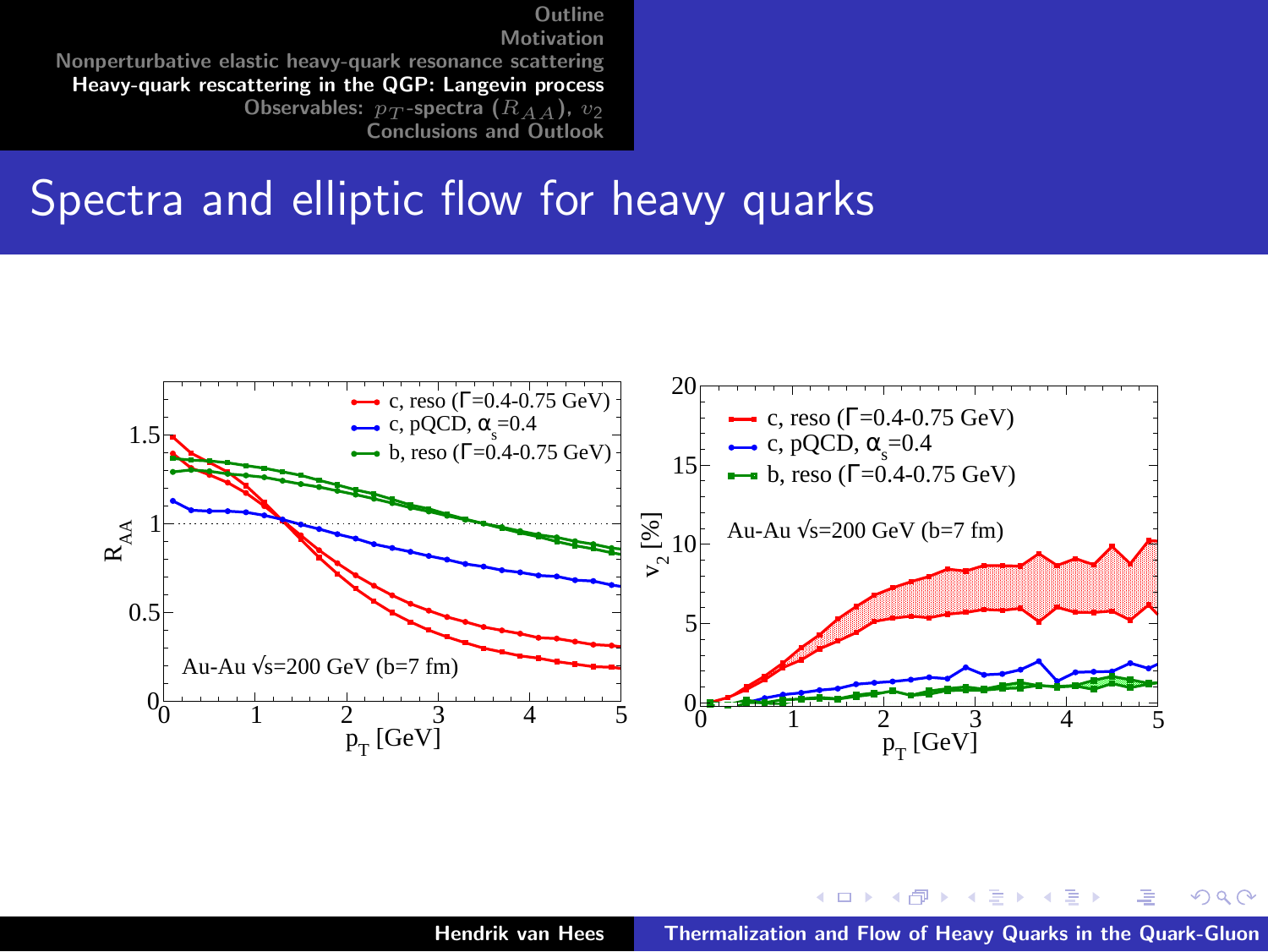Observables:  $p_T$ -spectra  $(R_{AA})$ ,  $v_2$ 

- $\blacktriangleright$  Hadronization: Coalescence  $+$  fragmentation
- ighthrow single electrons from decay of  $D$  and  $B$ -mesons



<span id="page-12-0"></span>Hendrik van Hees Thermalization and Flow of Heavy Quarks in the Quark-Gluon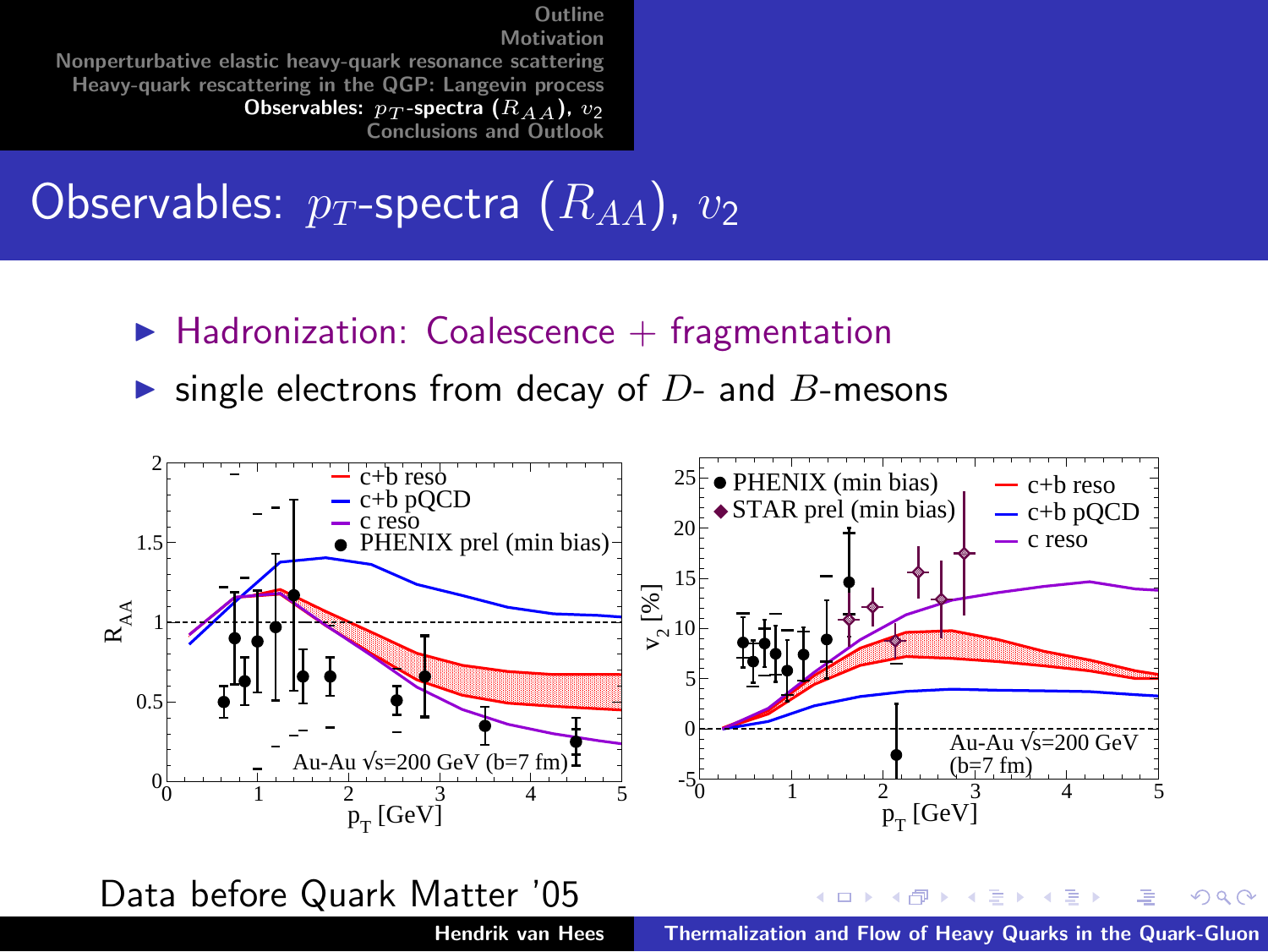Observables:  $p_T$ -spectra  $(R_{AA})$ ,  $v_2$ 

- $\blacktriangleright$  Hadronization: Coalescence + fragmentation
- ighthrow single electrons from decay of  $D$  and  $B$ -mesons

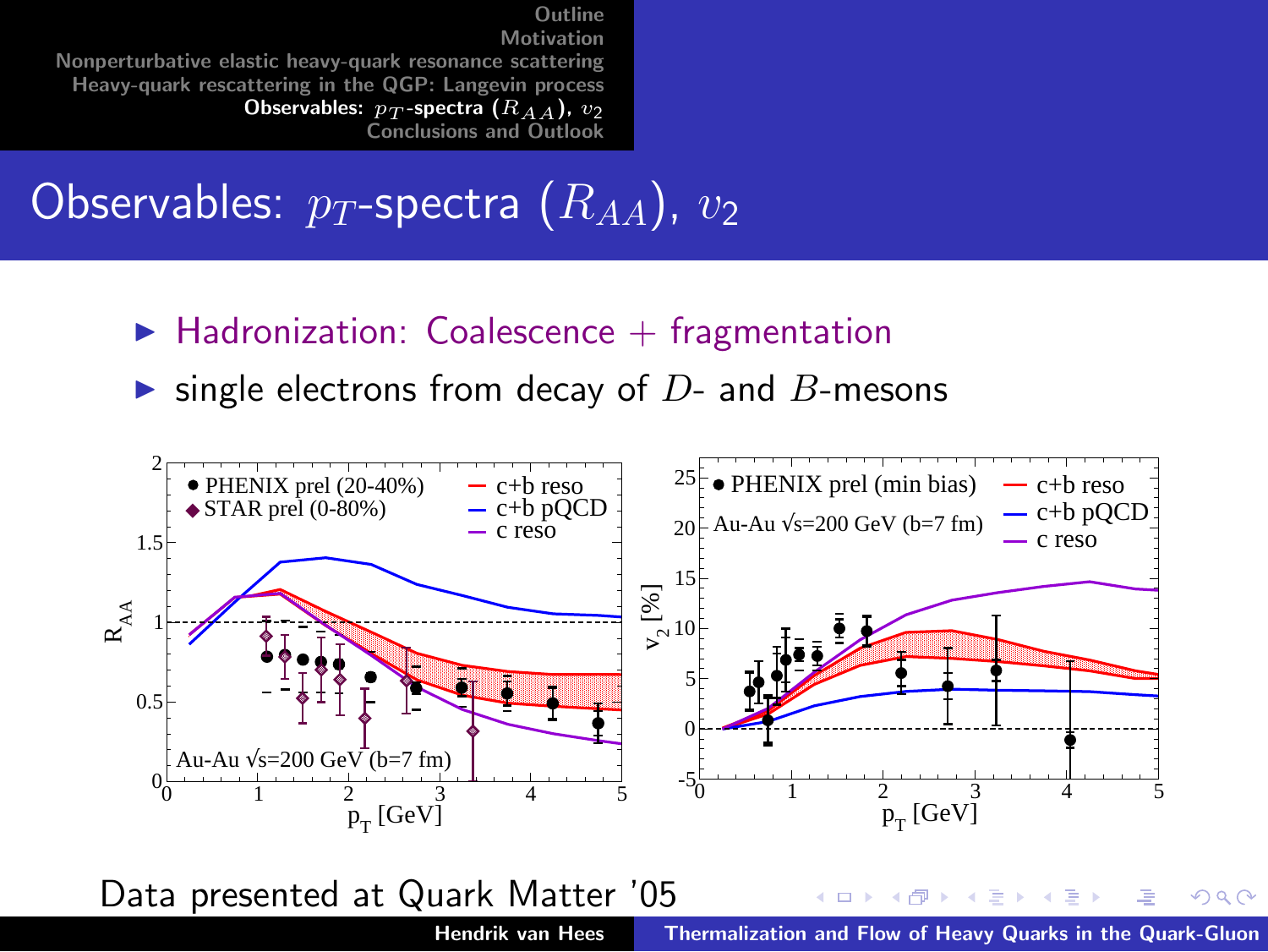Observables:  $p_T$ -spectra  $(R_{AA})$ ,  $v_2$ 

- $\blacktriangleright$  Hadronization: Fragmentation only
- ighthrow single electrons from decay of  $D$  and  $B$ -mesons



Hendrik van Hees Thermalization and Flow of Heavy Quarks in the Quark-Gluon

メロメ メ御 メメ ミメ メミメ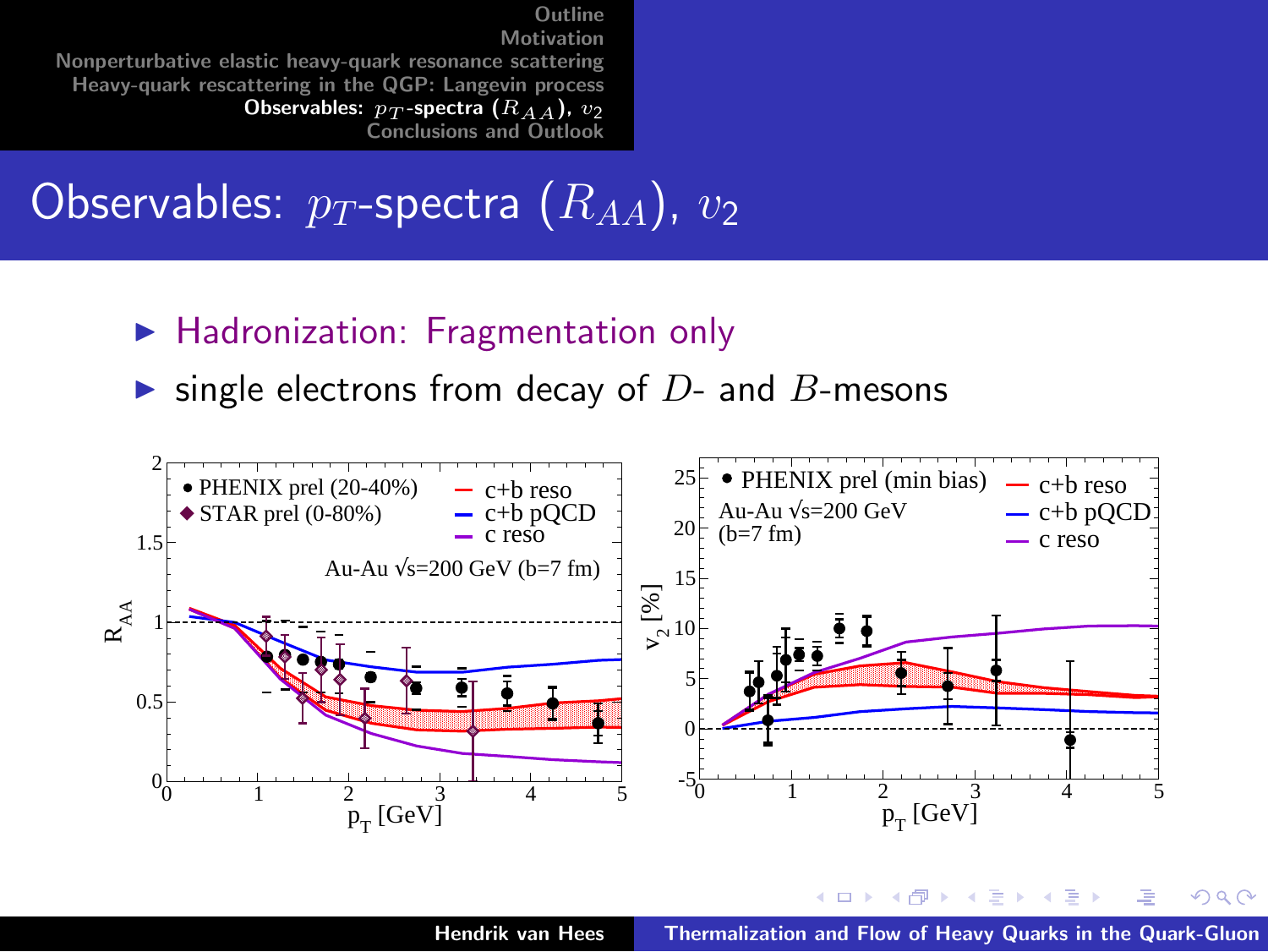## Conclusions and Outlook

- $\triangleright$  Assumption: survival of resonances in the  $(s)$ QGP
- $\triangleright$  possible mechanism for nonperturbative interactions
- $\blacktriangleright$  Equilibration of heavy quarks in QGP
- $\triangleright$  Observables via Langevin approach and coalescence

<span id="page-15-0"></span>イロト イ押 トイモト イモト